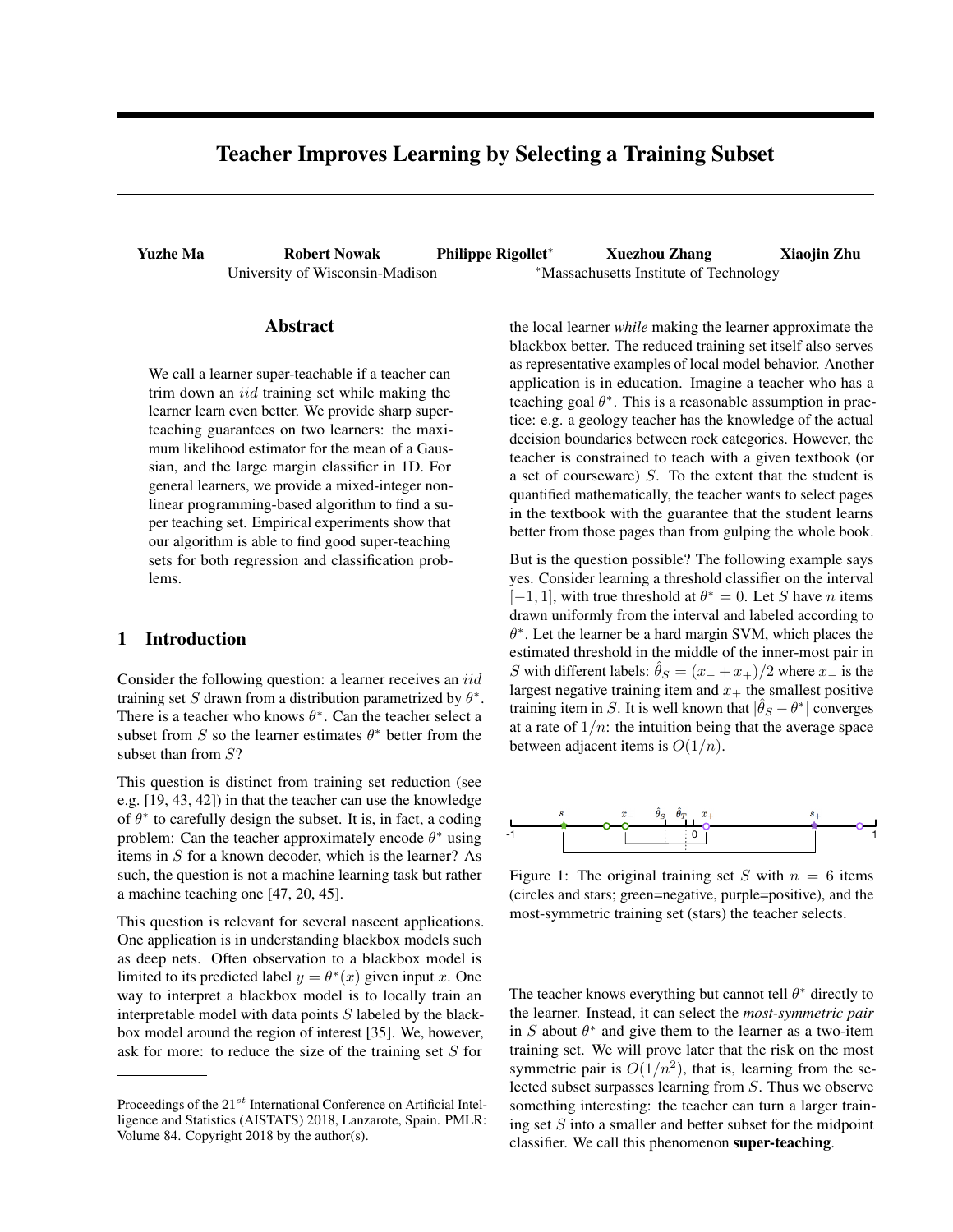#### 2 Formal Definition of Super Teaching

Let  $\mathbb Z$  be the data space: for unsupervised learning  $\mathbb Z = \mathbb X$ , while for supervised learning  $\mathbb{Z} = \mathbb{X} \times \mathbb{Y}$ . Let  $p_{\mathbb{Z}}$  be the underlying distribution over  $Z$ . We take a function view of the learner: a learner *A* is a function  $A: \bigcup_{n=0}^{\infty} \mathbb{Z}^n \mapsto \Theta$ , where  $\Theta$  is the learner's hypothesis space. The notation  $\bigcup_{n=0}^{\infty} \mathbb{Z}^n$  defines the "set of (potentially non-*iid*) training sets", namely multisets of any size whose elements are in Z. Given any training set  $T \in \bigcup_{n=0}^{\infty} \mathbb{Z}^n$ , we assume A returns a unique hypothesis  $A(T) \triangleq \hat{\theta}_T \in \Theta$ . The learner's risk  $R(\theta)$  for  $\theta \in \Theta$  is defined as:

<span id="page-1-4"></span>
$$
R(\theta) = \mathbf{E}_{p_{\mathbb{Z}}} \left[ \ell(\theta(x), y) \right], \text{ or } R(\theta) = \|\theta - \theta^*\|_2. \tag{1}
$$

The former is for prediction tasks where  $\ell()$  is a loss function and  $\theta(x)$  denotes the prediction on *x* made by model  $\theta$ ; the latter is for parameter estimation where we assume a realizable model  $p_{\mathbb{Z}} = p_{\theta^*}$  for some  $\theta^* \in \Theta$ .

We now introduce a clairvoyant teacher *B* who has full knowledge of  $p_{\mathbb{Z}}, A, R$ . The teacher is also given an *iid* training set  $S = \{z_1, \ldots, z_n\} \sim p_{\mathbb{Z}}$ . If the teacher teaches *S* to *A*, the learner will incur a risk  $R(A(S)) \triangleq R(\hat{\theta}_S)$ . The teacher's goal is to judiciously select a subset  $B(S) \subset$ *S* to act as a "super teaching set" for the learner so that  $R(\theta_{B(S)}) < R(\theta_S)$ . Of course, to do so the teacher must utilize her knowledge of the learning task, thus the subset is actually a function  $B(S, p_{\mathbb{Z}}, A, R)$ . In particular, the teacher knows  $p_{\mathbb{Z}}$  already, and this sets our problem apart from machine learning. For readability we suppress these extra parameters in the rest of the paper. We formally define super teaching as follows.

Definition 1 (Super Teaching). *B is a super teacher for learner*  $A$  *if*  $\forall \delta > 0$ ,  $\exists N$  *such that*  $\forall n \geq N$ 

$$
\mathbf{P}_S \left[ R(\hat{\theta}_{B(S)}) \le c_n R(\hat{\theta}_S) \right] > 1 - \delta, \tag{2}
$$

*where*  $S \stackrel{iid}{\sim} p_{\mathbb{Z}}^n, B(S) \subset S$ , and  $c_n \leq 1$  is a sequence we *call super teaching ratio.*

Obviously,  $c_n = 1$  can be trivially achieved by letting  $B(S) = S$  so we are interested in small  $c_n$ . There are two fundamental questions: (1) Do super teachers provably exist? (2) How to compute a super teaching set *B*(*S*) in practice?

We answer the first question positively by exhibiting super teaching on two learners: maximum likelihood estimator for the mean of a Gaussian in section [3,](#page-1-0) and 1D large margin classifier in section [4.](#page-3-0) Guarantees on super teaching for general learners remain future work. Nonetheless, empirically we can find a super teaching set for many general learners: We formulate the second question as mixed-integer nonlinear programming in section [5.](#page-5-0) Empirical experiments in section [6](#page-5-1) demonstrates that one can find a good  $B(S)$ effectively.

# <span id="page-1-0"></span>3 Analysis on Super Teaching for the MLE of Gaussian mean

In this section, we present our first theoretical result on super teaching, when the learner *AMLE* is the maximum likelihood estimator (MLE) for the mean of a Gaussian. Let  $\mathbb{Z} = \mathbb{X} = \mathbb{R}, \Theta = \mathbb{R}, p_{\mathbb{Z}}(x) = \mathcal{N}(\theta^*, 1)$ . Given a sample S of size *n* drawn from  $p_{\mathbb{Z}}$ , the learner computes the MLE for the mean:  $\hat{\theta}_S = A_{MLE}(S) = \frac{1}{n} \sum_{i=1}^n x_i$ . We define the risk as  $R(\hat{\theta}_S) = |\hat{\theta}_S - \theta^*|$ . The teacher we consider is the optimal *k*-subset teacher  $B_k$ , which uses the best subset of size *k* to teach:

$$
B_k(S) \in \operatorname{argmin}_{T \subset S, |T| = k} R(\hat{\theta}_T). \tag{3}
$$

To build intuition, it is well-known that the risk of *AMLE* under *S* is  $O(1/\sqrt{n})$  because the variance under *n* items shrinks like  $1/n$ . Now consider  $k = 1$ . Since the teacher  $B_1$  knows  $\theta^*$ , under our setting the best teaching strategy is for her to select the item in  $S$  closest to  $\theta^*$ , which forms the singleton teaching set  $B_1(S)$ . One can show that with large probability this closest item is  $O(1/n)$  away from  $\theta^*$  (the central part of a Gaussian density is essentially uniform). Therefore, we already see a super teaching ratio of  $c_n =$  $n^{-\frac{1}{2}}$ . More generally, our main result below shows that  $B_k$ achieves a super teaching ratio  $c_n = O(n^{-k + \frac{1}{2}})$ :

<span id="page-1-3"></span>**Theorem 1.** Let  $B_k$  be the optimal *k*-subset teacher.  $\forall \epsilon \in (0, \frac{2k-1}{4})$ ,  $\forall \delta \in (0,1)$ ,  $\exists N(k, \epsilon, \delta)$  such that  $\forall n \geq 1$  $N(k, \epsilon, \delta)$ ,  $\mathbf{P}\left[R(\hat{\theta}_{B_k(S)}) \leq c_n R(\hat{\theta}_S)\right] > 1 - \delta$ , where  $c_n = \frac{k^{k-\epsilon}}{\sqrt{k}} n^{-k + \frac{1}{2} + 2\epsilon}.$ 

Toward proving the theorem,  $1$  we first recall the standard rate  $R(\hat{\theta}_S) \approx n^{-\frac{1}{2}}$  if  $A_{MLE}$  learns from the whole training set *S*:

<span id="page-1-2"></span>Proposition 2. *Let S be an n-item iid sample drawn from*  $\mathcal{N}(\theta^*, 1)$ *.*  $\forall \epsilon > 0$ *,*  $\forall \delta \in (0, 1)$ *,*  $\exists N_1(\epsilon, \delta)$  *such that*  $\forall n \geq$ *N*1*,*

$$
\mathbf{P}\left[n^{-\frac{1}{2}-\epsilon} < R(\hat{\theta}_S) < n^{-\frac{1}{2}+\epsilon}\right] > 1 - \delta. \tag{4}
$$

*Proof.*  $R(\hat{\theta}_S) = |\hat{\theta}_S - \theta^*|$  and  $\hat{\theta}_S - \theta^* \sim \mathcal{N}(0, n^{-1}) =$  $\sqrt{\frac{n}{2\pi}}e^{-\frac{n x^2}{2}}$ . Let  $\alpha = n^{-\frac{1}{2}-\epsilon}$  and  $\beta = n^{-\frac{1}{2}+\epsilon}$ . We have

$$
\mathbf{P}\left[R(\hat{\theta}_S) \le \alpha\right] = 2\int_0^{\alpha} \sqrt{\frac{n}{2\pi}} e^{-\frac{nx^2}{2}} dx
$$
  
< 
$$
< 2\int_0^{\alpha} \sqrt{\frac{n}{2\pi}} dx = 2\alpha \sqrt{\frac{n}{2\pi}} = \sqrt{\frac{2}{\pi}} n^{-\epsilon},
$$
 (5)

<span id="page-1-1"></span><sup>1</sup>Remark: we introduced an auxiliary variable  $\epsilon$  which controls the implicit tradeoff between *cn*, how much super teaching helps, and  $\overline{N}$ , how soon super teaching takes effect. When  $\epsilon \to 0$ the teaching ratio  $c_n$  approaches  $O(n^{-k+\frac{1}{2}})$ , but as we will see  $N(k, \epsilon, \delta) \rightarrow \infty$ . Similarly, *k* also affects the tradeoff: the teaching ratio is smaller as we enlarge *k*, but  $N(k, \epsilon, \delta)$  increases.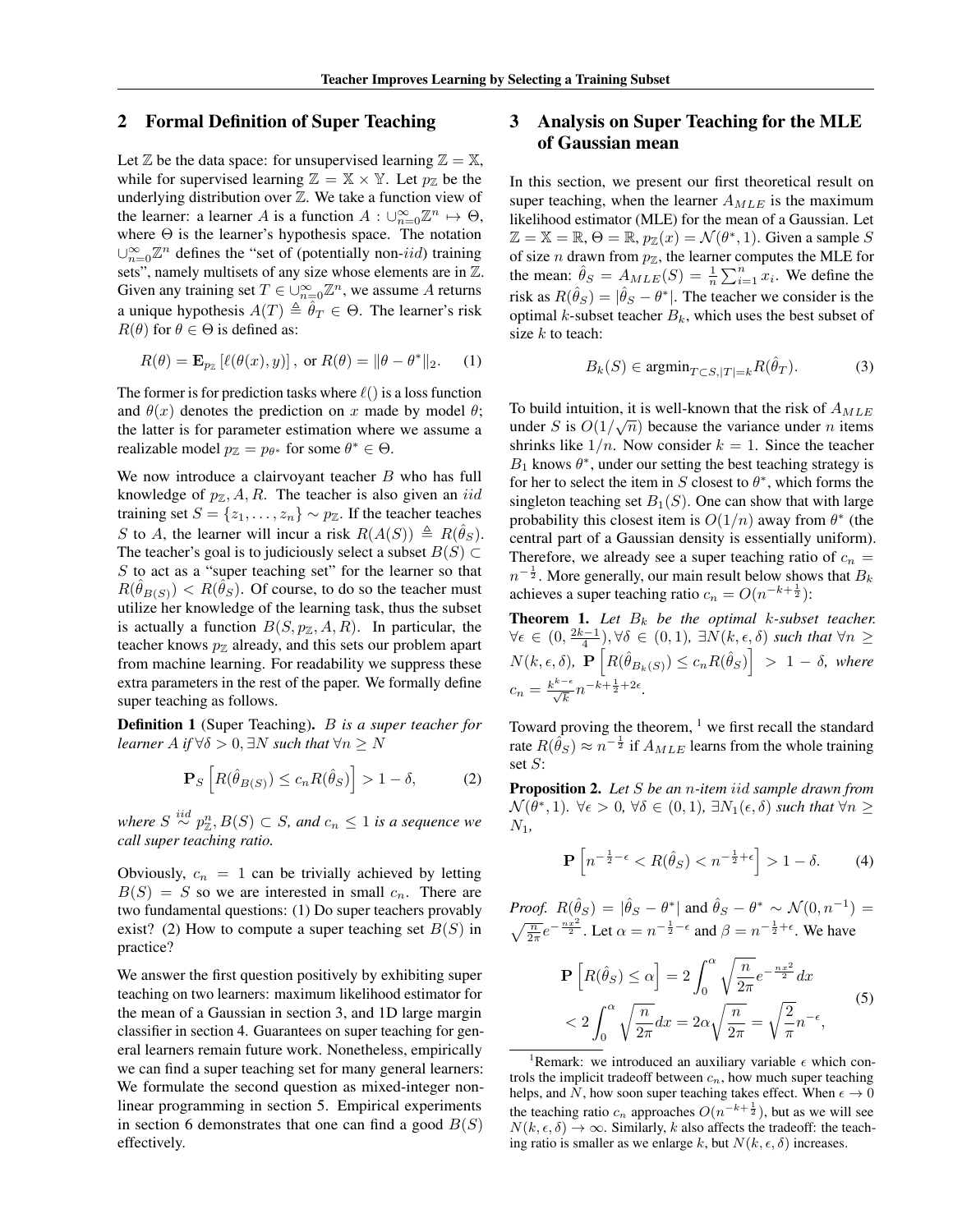$$
\mathbf{P}\left[R(\hat{\theta}_S) \ge \beta\right] = 2\int_{\beta}^{\infty} \sqrt{\frac{n}{2\pi}} e^{-\frac{n x^2}{2}} dx
$$
  

$$
< 2\int_{\beta}^{\infty} \frac{x}{\beta} \sqrt{\frac{n}{2\pi}} e^{-\frac{n x^2}{2}} dx = \int_{\beta^2}^{\infty} \frac{1}{\beta} \sqrt{\frac{n}{2\pi}} e^{-\frac{n y}{2}} dy \quad (6)
$$

$$
= \frac{1}{\beta} \sqrt{\frac{2}{n \pi}} e^{-\frac{n \beta^2}{2}} < \frac{1}{\beta} \sqrt{\frac{2}{n \pi}} = \sqrt{\frac{2}{\pi}} n^{-\epsilon}.
$$

Thus 
$$
\mathbf{P} \left[ \alpha < R(\hat{\theta}_S) < \beta \right] = 1 - \mathbf{P} \left[ R(\hat{\theta}_S) \leq \alpha \right] -
$$
  
\n $\mathbf{P} \left[ R(\hat{\theta}_S) \geq \beta \right] > 1 - 2\sqrt{\frac{2}{\pi}} n^{-\epsilon}.$  Let  $N_1(\epsilon, \delta) =$   
\n $\left( \frac{1}{\delta} \sqrt{\frac{8}{\pi}} \right)^{\frac{1}{\epsilon}}$ , then  $\forall n \geq N_1$ ,  $\mathbf{P} \left[ \alpha < R(\hat{\theta}_S) < \beta \right] > 1 -$   
\n $\delta.$ 

We now work out the risk of *AMLE* if it learns from the optimal *k*-subset teacher  $B_k$ . Theorem [4](#page-2-0) says that this risk is very small and sharply concentrated around  $R(\hat{\theta}_{B_k(S)}) \approx n^{-k}$ . To prove Theorem [4,](#page-2-0) we first give the following lemma.

<span id="page-2-1"></span>**Lemma 3.** *Denote*  $C_k^n$  =  $\left( n \right)$ *k* ◆ *. Let the index set*  $I =$  ${1, 2, ...n}$  *where*  $n \geq 4k$ *. Consider all subsets of size k*, *then there are at most*  $4^k C_k^{2k} C_{2k-1}^n$  *ordered pairs of subsets that are overlapping but not identical.*

*Proof.* Let  $I_1$  and  $I_2$  be two subsets of size  $k$  and they overlap on *t* indexes. Then the total number of distinct indexes that appear in  $I_1 \cup I_2$  is  $2k - t$ . There are  $C_{2k-t}^n$ ways of choosing such  $2k - t$  indexes. Next we determine which *t* indexes are overlapping ones. We have  $C_{t}^{2k-t}$  ways of choosing such *t* indexes. Finally we have  $C_{k-t}^{2k-2t}$  ways of selecting half of the non-overlapping indexes and attribute them to  $I_1$ . Thus in total we have  $O_t = C_{2k-t}^n C_t^{2k-t} C_{k-t}^{2k-2t}$  ordered pairs of subsets that overlap on *t* indexes. By our assumption  $n \geq 4k$  we have  $C_{2k-t}^n \leq C_{2k-1}^n$ . Also note that  $C_t^{2k-t} < C_t^{2k}$  and  $C_{k-t}^{2k-2t} < C_k^{2k}$ , thus  $O_t < C_{2k-1}^n C_t^{2k} C_k^{2k}$ . Therefore the total number of ordered pairs of subsets that are overlapping but not identical is

$$
O = \sum_{t=1}^{k-1} O_t < \sum_{t=1}^{k-1} C_{2k-1}^n C_t^{2k} C_k^{2k}
$$
  
< 
$$
< \sum_{t=0}^{2k} C_{2k-1}^n C_t^{2k} C_k^{2k} = 4^k C_k^{2k} C_{2k-1}^n.
$$
 (7)

Now we prove the risk of the optimal *k*-subset teacher.

<span id="page-2-0"></span>**Theorem 4.** Let  $B_k$  be the optimal  $k$ -subset teacher. Let *S* be an *n*-item iid sample drawn from  $\mathcal{N}(\theta^*, 1)$ .  $\forall \epsilon \in$ 

$$
(0, k), \forall \delta \in (0, 1), \exists N_2(k, \epsilon, \delta) \text{ such that } \forall n \ge N_2,
$$

$$
\mathbf{P}\left[\frac{1}{\sqrt{k}}(\frac{k}{n})^{k+\epsilon} < R(\hat{\theta}_{B_k(S)}) < \frac{1}{\sqrt{k}}(\frac{k}{n})^{k-\epsilon}\right] > 1 - \delta. \tag{8}
$$

*Proof.* Let  $I \subseteq \{1, 2, ..., n\}$  and  $|I| = k$ , define  $\gamma_I =$  $\frac{1}{\sqrt{2}}$  $\frac{1}{k} \sum_{i \in I} (x_i - \theta^*)$ . Let *S<sub>I</sub>* denote the subset indexed by *I*. Note that  $\hat{\theta}_{S_I} = \frac{1}{k} \sum_{i \in I} x_i$  and  $R(\hat{\theta}_{S_I}) = |\hat{\theta}_{S_I} - \theta^*| =$  $|\frac{1}{k}\sum_{i\in I}x_i - \theta^*| = \frac{1}{\sqrt{k}}|\gamma_I|$ . Also note that  $R(\hat{\theta}_{B_k(S)}) =$  $\inf_{I} R(\hat{\theta}_{S_I}) = \frac{1}{\sqrt{k}} \inf_{I} |\gamma_I|$ . Thus to prove Theorem [4](#page-2-0) it suffices to prove

$$
\mathbf{P}\left[ (\frac{k}{n})^{k+\epsilon} < \inf_{I} |\gamma_I| < (\frac{k}{n})^{k-\epsilon} \right] \to 1. \tag{9}
$$

Let  $\alpha = (\frac{k}{n})^{k+\epsilon}$  and  $\beta = (\frac{k}{n})^{k-\epsilon}$ . We first prove the lower bound. Note that  $\gamma_I$  has the same distribution for all *I*. Thus by the union bound,

$$
\mathbf{P}\left[\inf_{I}|\gamma_{I}| \leq \alpha\right] = \mathbf{P}\left[\exists I : |\gamma_{I}| \leq \alpha\right] \leq C_{k}^{n} \mathbf{P}\left[|\gamma_{I_{1}}| \leq \alpha\right],\tag{10}
$$

where  $I_1 = \{1, 2, ..., k\}$ . Since  $\gamma_{I_1} \sim \mathcal{N}(0, 1)$ , we have

$$
\mathbf{P}\left[|\gamma_{I_1}| \leq \alpha\right] = \int_{-\alpha}^{\alpha} \frac{1}{\sqrt{2\pi}} e^{-\frac{x^2}{2}} dx < \sqrt{\frac{2}{\pi}} \alpha. \tag{11}
$$

Note that  $C_k^n \leq (\frac{en}{k})^k$ . Thus,

$$
\mathbf{P}\left[\inf_{I}|\gamma_{I}| \leq \alpha\right] < \left(\frac{en}{k}\right)^{k} \sqrt{\frac{2}{\pi}} \alpha = \sqrt{\frac{2}{\pi}} e^{k} \left(\frac{k}{n}\right)^{\epsilon} \to 0. \tag{12}
$$

Thus  $\exists N'_2(k, \epsilon, \delta)$  such that  $\forall n \ge N'_2$ ,

<span id="page-2-4"></span><span id="page-2-3"></span>
$$
\mathbf{P}\left[\inf_{I}|\gamma_{I}| \leq \alpha\right] < \frac{\delta}{2}.\tag{13}
$$

To show the upper bound, we define  $t_I = 1/|\gamma_I| < \beta$ , where 1 [] is the indicator function. Let  $T = \sum_I t_I$ . Then it suffices to show  $\lim_{n\to\infty}$  **P**  $[T = 0] = 0$ . Note that

$$
\mathbf{P}[T=0] = \mathbf{P}[T - \mathbf{E}[T] = -\mathbf{E}[T]]
$$
  
\n
$$
\leq \mathbf{P}[(T - \mathbf{E}[T])^{2} \geq (\mathbf{E}[T])^{2}] \leq \frac{\mathbf{V}[T]}{(\mathbf{E}[T])^{2}},
$$
\n(14)

where the last inequality follows from the Markov inequality. Now we lower bound E [*T*].

$$
\mathbf{E}[T] = \mathbf{E}\left[\sum_{I} t_{I}\right] = \sum_{I} \mathbf{E}[t_{I}] = C_{k}^{n} \mathbf{E}[t_{I_{1}}]
$$
\n
$$
= C_{k}^{n} \mathbf{P}[|\gamma_{I_{1}}| < \beta] = C_{k}^{n} \int_{-\beta}^{\beta} \frac{1}{\sqrt{2\pi}} e^{-\frac{x^{2}}{2}} dx.
$$
\n(15)

Note that  $\epsilon < k$ , thus  $\beta < 1$ . For  $x \in (-\beta, \beta)$ ,  $\frac{1}{\sqrt{2\pi}}e^{-\frac{x^2}{2}} >$  $\frac{1}{\sqrt{2\pi}}e^{-\frac{1}{2}} = \frac{1}{\sqrt{2\pi e}}$ . Also note that  $C_k^n > (\frac{n}{k})^k$ , thus

<span id="page-2-2"></span>
$$
\mathbf{E}\left[T\right] > \left(\frac{n}{k}\right)^k \frac{1}{\sqrt{2\pi e}} 2\beta = \sqrt{\frac{2}{\pi e}} \left(\frac{n}{k}\right)^{\epsilon}.\tag{16}
$$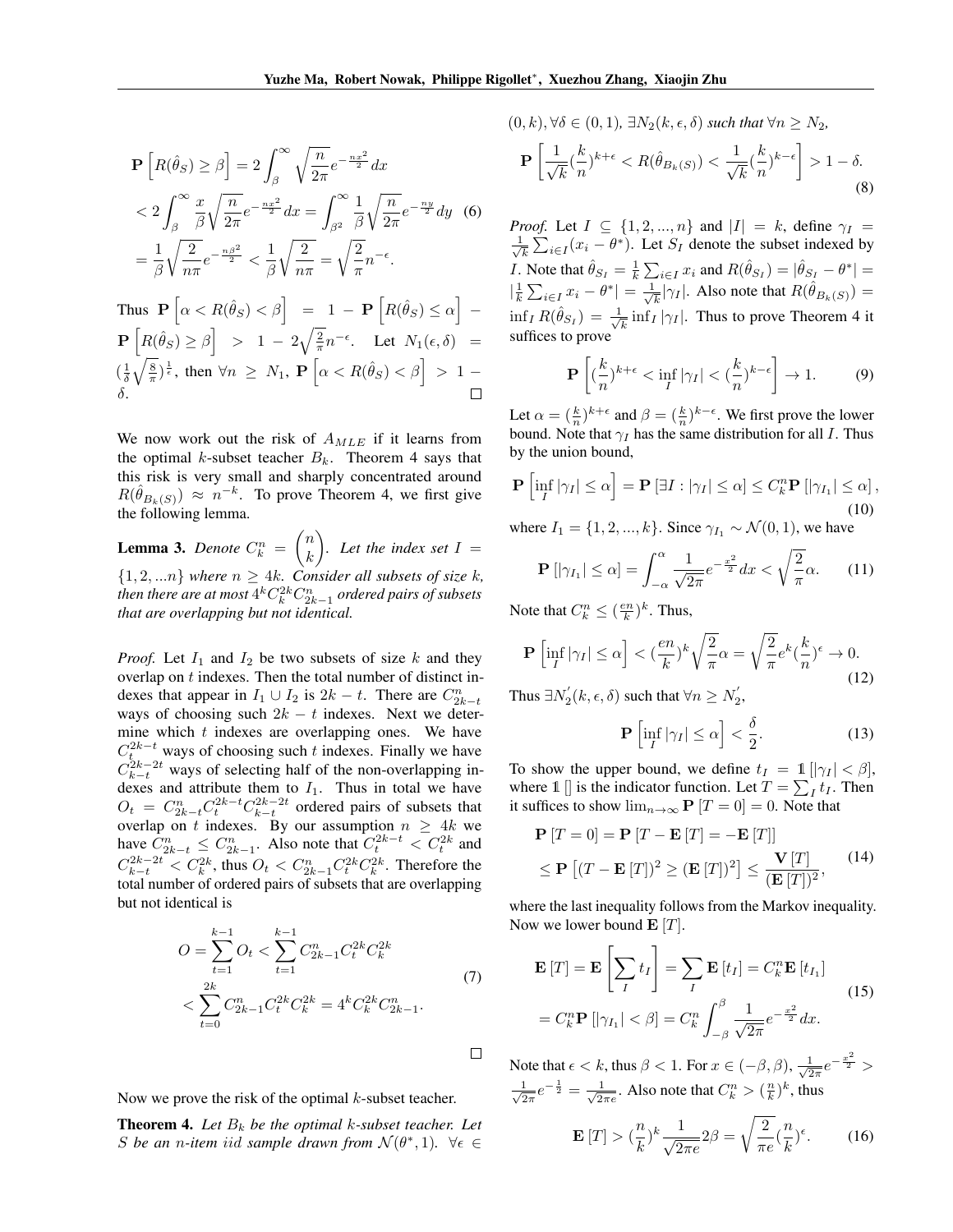Now we upper bound  $V[T]$ .

$$
\mathbf{V}[T] = \sum_{I,I'} \mathbf{Cov}[t_I, t_{I'}] = \sum_{I,I',|I \cap I'| \ge 1} \mathbf{Cov}[t_I, t_{I'}].
$$
\n(17)

Note that for Bernoulli random variable  $t_I$ ,  $\mathbf{V}[t_I] \leq \mathbf{E}[t_I]$ .<br>Thus if  $I = I'$  then Thus if  $I = I$ <sup>'</sup>, then

$$
\mathbf{Cov}[t_I, t_{I'}] = \mathbf{V}[t_I] \le \mathbf{E}[t_I] = \mathbf{P}[|\gamma_I| < \beta]
$$

$$
= \int_{-\beta}^{\beta} \frac{1}{\sqrt{2\pi}} e^{-\frac{x^2}{2}} dx < \frac{1}{\sqrt{2\pi}} 2\beta = \sqrt{\frac{2}{\pi}} (\frac{k}{n})^{k-\epsilon}.
$$
(18)

Otherwise  $1 \leq |I \cap I'| \leq k - 1$ , that is, *I* and *I*<sup>'</sup> overlap but not identical, then

$$
\mathbf{Cov}[t_I, t_{I'}] = \mathbf{E}[t_I t_{I'}] - \mathbf{E}[t_I] \mathbf{E}[t_{I'}] \le \mathbf{E}[t_I t_{I'}]
$$
  
= 
$$
\mathbf{P}[|\gamma_I| < \beta, |\gamma_{I'}| < \beta].
$$
 (19)

Note that  $\gamma_I$  and  $\gamma_{I'}$  are jointly Gaussian with covariance

$$
\mathbf{Cov}\left[\gamma_{I}, \gamma_{I'}\right] = \frac{1}{k} \sum_{i \in I, i' \in I'} \mathbf{Cov}\left[x_{i} - \theta^{*}, x_{i'} - \theta^{*}\right]
$$

$$
= \frac{1}{k} \sum_{i \in I, i' \in I', i = i'} 1 = \frac{|I \cap I'|}{k} \triangleq \rho,
$$
(20)

where  $\frac{1}{k} \leq \rho \leq \frac{k-1}{k}$ . The joint PDF of two standard normal distributions  $x, y$  with covariance  $\rho$  is

$$
f(x,y) = \frac{1}{2\pi\sqrt{1-\rho^2}}e^{-\frac{x^2-2\rho xy + y^2}{2(1-\rho^2)}}.
$$
 (21)

Note that  $f(x, y) \le \frac{1}{2\pi\sqrt{1-\rho^2}}$ , thus

$$
\mathbf{P}\left[|\gamma_I| < \beta, |\gamma_{I'}| < \beta\right] \leq \iint\limits_{|x| < \beta, |y| < \beta} \frac{1}{2\pi\sqrt{1-\rho^2}} dx dy
$$
\n
$$
= \frac{1}{2\pi\sqrt{1-\rho^2}} (2\beta)^2 = \frac{2}{\pi\sqrt{1-\rho^2}} \beta^2.
$$
\n(22)

Since  $\frac{2}{\pi\sqrt{1-\rho^2}} \leq \frac{2}{\pi\sqrt{1-(\frac{k-1}{k})^2}} \leq \frac{2}{\pi\sqrt{\frac{k}{k^2}}}$  $= \frac{2\sqrt{k}}{\pi}$ , thus

$$
\mathbf{P}\left[|\gamma_I| < \beta, |\gamma_{I'}| < \beta\right] \le \frac{2\sqrt{k}\beta^2}{\pi} = \frac{2\sqrt{k}}{\pi} \left(\frac{k}{n}\right)^{2k - 2\epsilon}.\tag{23}
$$

According to Lemma [3,](#page-2-1) there are at most  $4^{k}C_{k}^{2k}C_{2k-1}^{n}$  pairs of *I* and *I*<sup> $\prime$ </sup> such that  $1 \leq |I \cap I'| \leq k - 1$ . Thus,

$$
\mathbf{V}[T] = \sum_{I} \mathbf{V}[t_{I}] + \sum_{I \neq I', |I \cap I'| \ge 1} \mathbf{Cov}[t_{I}, t_{I'}]
$$
  
\n
$$
\le C_{k}^{n} \sqrt{\frac{2}{\pi}} (\frac{k}{n})^{k-\epsilon} + 4^{k} C_{k}^{2k} C_{2k-1}^{n} \frac{2\sqrt{k}}{\pi} (\frac{k}{n})^{2k-2\epsilon}
$$
  
\n
$$
\le \sqrt{\frac{2}{\pi}} (\frac{en}{k})^{k} (\frac{k}{n})^{k-\epsilon} + 4^{k} C_{k}^{2k} (\frac{en}{2k-1})^{2k-1} \frac{2\sqrt{k}}{\pi} (\frac{k}{n})^{2k-1}
$$
  
\n
$$
= \sqrt{\frac{2}{\pi}} e^{k} (\frac{n}{k})^{\epsilon} + \frac{4\sqrt{k}}{\pi} C_{k}^{2k} (\frac{2ek}{2k-1})^{2k-1} (\frac{n}{k})^{2\epsilon-1}.
$$
\n(24)

Now plug  $(24)$  and  $(16)$  into  $(14)$ , we have

$$
\mathbf{P}\left[T=0\right] \le a_1(k)\left(\frac{n}{k}\right)^{-\epsilon} + a_2(k)\left(\frac{n}{k}\right)^{-1} \to 0,\tag{25}
$$

where  $a_1 = \sqrt{\frac{\pi}{2}}e^{k+1}$  and  $a_2(k) = 2\sqrt{k}eC_k^{2k}(\frac{2ek}{2k-1})^{2k-1}$ . Thus  $\exists N_2''(k, \epsilon, \delta)$  such that  $\forall n \ge N_2''$ ,

<span id="page-3-2"></span>
$$
\mathbf{P}\left[\inf_{I}|\gamma_{I}| \geq \beta\right] < \frac{\delta}{2}.\tag{26}
$$

Let  $N_2(k, \epsilon, \delta) = \max\{N'_2(k, \epsilon, \delta), N''_2(k, \epsilon, \delta)\}\)$ , combining [\(13\)](#page-2-4) and [\(26\)](#page-3-2) concludes the proof.

Now we can conclude super-teaching by comparing Theorem [4](#page-2-0) and Proposition [2:](#page-1-2)

*Proof of Theorem [1](#page-1-3).* Let  $\alpha = \frac{1}{\sqrt{k}} (\frac{k}{n})^{k-\epsilon}$  and  $\beta =$  $n^{-\frac{1}{2}-\epsilon}$ . By Proposition [2,](#page-1-2)  $\forall \epsilon \in (0, \frac{2k-1}{4}), \forall \delta \in (0,1)$ ,  $\exists N_1(\epsilon, \frac{\delta}{2})$  such that  $\forall n \geq N_1$ ,  $\mathbf{P}\left[R(\hat{\theta}_S) > \beta\right] >$  $1 - \frac{\delta}{2}$ . By Theorem [4,](#page-2-0)  $\exists N_2(k, \epsilon, \frac{\delta}{2})$  such that  $\forall n \geq$  $N_2$ ,  $\mathbf{P} \begin{bmatrix} R(\hat{\theta}_{B_k(S)}) < \alpha \end{bmatrix} > 1 - \frac{\delta}{2}$ . Let  $c_n =$  $\frac{k^{k-\epsilon}}{\sqrt{k}} n^{-k+\frac{1}{2}+2\epsilon}$ . Since  $\epsilon < \frac{2k-1}{4}$ ,  $c_n$  is a decreasing sequence in *n* with  $\lim_{n\to\infty} c_n = 0$ . Let  $N_3(k, \epsilon)$  be the first integer such that  $c_{N_3} \leq 1$ . Let  $N(k, \epsilon, \delta)$  $\max\{N_1(\epsilon, \frac{\delta}{2}), N_2(k, \epsilon, \frac{\delta}{2}), N_3(k, \epsilon)\}\$ . By a union bound  $\forall n \ge N(k, \epsilon, \delta), \mathbf{P}\left[R(\hat{\theta}_{B_k(S)}) < \alpha, R(\hat{\theta}_S) \ge \beta\right] > 1-\delta.$ Since  $\frac{\alpha}{\beta} = c_n$ , we have  $\mathbf{P}\left[R(\hat{\theta}_{B_k(S)}) \leq c_n R(\hat{\theta}_S)\right] >$  $1 - \delta$ , where  $c_n \leq c_{N_3} \leq 1$ .

# <span id="page-3-0"></span>4 Analysis on Super Teaching for 1D Large Margin Classifier

We present our second theoretical result, this time on teaching a 1D large margin classifier. Let  $X = [-1, 1], Y =$  $\{-1, 1\}, \Theta = [-1, 1], \theta^* = 0, p_{\mathbb{Z}}(x, y) = p_{\mathbb{Z}}(x)p_{\mathbb{Z}}(y | x)$ where  $p_{\mathbb{Z}}(x) = U(\mathbb{X})$  and  $p_{\mathbb{Z}}(y = 1 | x) = 1 | x \geq \theta^*$ . Let  $x_{-} \triangleq \max_{i:y_i=-1} x_i$  and  $x_{+} \triangleq \min_{i:y_i=+1} x_i$  be the inner-most pair of opposite labels in *S* if they exist. We formally define the large margin classifier  $A_{lm}(S)$  as

$$
\hat{\theta}_S = A_{lm}(S) = \begin{cases}\n(x_- + x_+)/2 & \text{if } x_-, x_+ \text{ exist} \\
-1 & \text{if } S \text{ all positive} \\
1 & \text{if } S \text{ all negative.} \\
\end{cases}
$$
\n(27)

<span id="page-3-1"></span> $2k-2\epsilon$  to the learner. We define the most-symmetric teacher  $B_{ms}$ : The risk is defined as  $R(\hat{\theta}_S) = |\hat{\theta}_S - \theta^*| = |\hat{\theta}_S|$ . The teacher we consider is the most symmetric teacher, who selects the most symmetric pair about  $\theta^*$  in *S* and gives it

$$
B_{ms}(S) = \begin{cases} \{(s_-, -1), (s_+, 1)\} & \text{if } s_-, s_+ \text{ exist,} \\ \{(x_1, y_1)\} & \text{otherwise.} \end{cases}
$$
(28)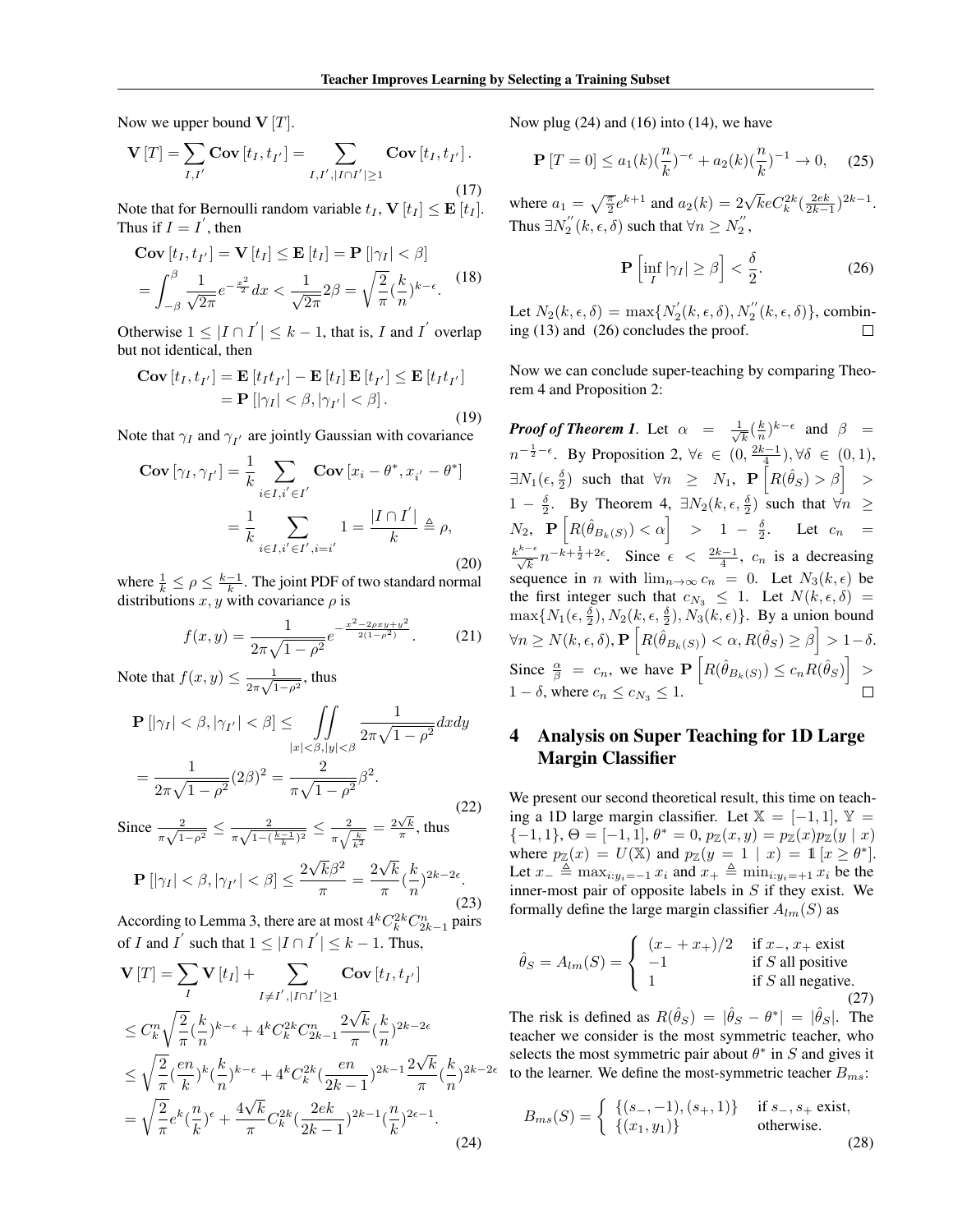where  $(s_-, s_+) \in \text{argmin}_{(x,-1),(x',1)\in S} |\frac{x+x'}{2} - \theta^*|$ .

Our main result shows that learning from the whole set *S* achieves the well-known  $O(1/n)$  risk, but surprisingly  $B_{ms}$  achieves  $O(1/n^2)$  risk, therefore it is an approximately  $c_n = O(n^{-1})$  super teaching ratio.

<span id="page-4-0"></span>Theorem 5. *Let S be an n-item iid sample drawn from*  $p_{\mathbb{Z}}$ *.* Then  $\forall \delta \in (0,1)$ ,  $\exists N(\delta)$  such that  $\forall n \geq N$ ,  $\mathbf{P}\left[R(\hat{\theta}_{B_{ms}(S)}) \leq c_n R(\hat{\theta}_S)\right] > 1 - \delta$ , where  $c_n = \frac{32}{n\delta} \ln \frac{6}{\delta}$ .

Before proving Theorem [5,](#page-4-0) we first show that *Bms* is an optimal teacher for the large margin classifier.

Proposition 6. *Bms is an optimal teacher for the large margin classifier*  $\theta_S$ *.* 

*Proof.* We show  $R(\hat{\theta}_{B_{ms}(S)}) \leq R(\hat{\theta}_{B(S)})$  for any *B* and any *S*.

If  $|B_{ms}(S)| = 1$ , then *S* is either all positive or all negative. In both cases  $R(\hat{\theta}_{B(S)})=1$  for any *B* by definition. Thus  $R(\hat{\theta}_{B_m,s}(S)) \leq R(\hat{\theta}_{B(S)})$ .

Otherwise  $|B_{ms}(S)| = 2$ , then if  $B(S)$  is all positive or all negative, we have  $R(\hat{\theta}_{B(S)})=1$  and thus  $R(\hat{\theta}_{B_m,s(S)}) \leq$  $R(\hat{\theta}_{B(S)})$ . Otherwise let  $x^B$ ,  $x^B$  be the inner most pair of *B*(*S*). Since  $x_+^B, x_+^B \in S$ , then by definition of  $B_{ms}$ ,  $R(\hat{\theta}_{B_{ms}(S)}) = |\frac{s_- + s_+}{2} - \theta^*| \leq |\frac{x_-^B + x_+^B}{2} - \theta^*| = R(\hat{\theta}_{B(S)}).$ 

Now we show that learning on the whole *S* incurs  $O(n^{-1})$ risk. First, we give the following lemma for the exact tail probability of  $R(\hat{\theta}_S)$ .

<span id="page-4-1"></span>**Lemma 7.** For the large margin classifier  $\hat{\theta}_S$ , we have

$$
\mathbf{P}\left[R(\hat{\theta}_S) > \epsilon\right] = \begin{cases} (1-\epsilon)^n + (\epsilon)^n & 0 < \epsilon \le \frac{1}{2} \\ \left(\frac{1}{2}\right)^{n-1} & \frac{1}{2} < \epsilon < 1 \end{cases} \tag{29}
$$
\n
$$
\epsilon = 1.
$$

The proof for Lemma [7](#page-4-1) is in the appendix.

Now we show that  $R(\hat{\theta}_S)$  is  $O(n^{-1})$ .

<span id="page-4-6"></span>**Theorem 8.** Let *S* be an *n*-item iid sample drawn from  $p_{\mathbb{Z}}$ . *Then*  $\forall \delta \in (0, 1)$  *and*  $\forall n \geq 2$ ,

$$
\mathbf{P}\left[R(\hat{\theta}_S) > \frac{\delta}{n}\right] > 1 - \delta. \tag{30}
$$

*Proof.* According to Lemma [7,](#page-4-1) for  $\epsilon \leq \frac{1}{2}$ , we have

$$
\mathbf{P}\left[R(\hat{\theta}_S) > \epsilon\right] > (1 - \epsilon)^n > 1 - n\epsilon. \tag{31}
$$

Note that  $n \ge 2$ , thus  $\frac{\delta}{n} \le \frac{1}{2}$ . Let  $\epsilon = \frac{\delta}{n}$  in [\(31\)](#page-4-2) we have

$$
\mathbf{P}\left[R(\hat{\theta}_S) > \frac{\delta}{n}\right] > 1 - n\frac{\delta}{n} = 1 - \delta. \tag{32}
$$

Now we work out the risk of the most symmetric teacher  $B_{ms}$ . To bound the risk of  $B_{ms}$  we need the following key lemma, which shows that the sample complexity with the teacher is  $O(\epsilon^{-1/2})$ .

<span id="page-4-4"></span>**Lemma 9.** Let  $n = 4m$ , where  $m$  is an integer. Let  $S$  be *an n*-item iid sample drawn from  $p_{\mathbb{Z}}$ .  $\forall \epsilon > 0, \forall \delta \in (0, 1)$ *,*  $\exists M(\epsilon,\delta) = \max\{\frac{3\epsilon}{\ln 4-1} \ln \frac{3}{\delta}, (\frac{1}{\epsilon} \ln \frac{3}{\delta})^{\frac{1}{2}}\}$  *such that*  $\forall m \geq$  $\mathbb{M}(\epsilon, \delta), \mathbf{P}\left[R(\hat{\theta}_{B_{ms}(S)}) \leq \epsilon\right] > 1 - \delta.$ 

*Proof.* We give a proof sketch and the details are in the appendix. Let  $S_1 = \{x \mid (x,1) \in S\}$  and  $S_2 = \{x \mid (x,1) \in S\}$  $(x, -1) \in S$ } respectively. Then we have  $|S_1| + |S_2| = 4m$ . Define event  $E_1$ :  $\{|S_1| \ge m \wedge |S_2| \ge m\}$ . Given that  $m \ge \frac{3e}{\ln 4} \ln \frac{3}{\delta}$ , one can show  $P(E_1) > 1 - \frac{\delta}{3}$ . Since  $|S_1| + |S_2| = 4m$ , either  $|S_1| \ge 2m$  or  $|S_2| \ge 2m$ . Without loss of generality we assume  $|S_1| \geq 2m$ . We then divide the interval [0, 1] equally into  $N = \lfloor m^2(\ln \frac{3}{\delta})^{-1} \rfloor$  segments. The length of each segment is  $\frac{1}{N} = O(\frac{1}{m^2})$  as Figure [2](#page-4-3) shows.

<span id="page-4-3"></span>

Figure 2: segments

Let  $N<sub>o</sub>$  be the number of segments that are occupied by the points in  $S_1$ . Note that  $N_o$  is a random variable. Let  $E_2$  be the event that  $N_o \ge m$ . Then one can show  $P(E_2) > 1 - \frac{\delta}{3}$ . By union bound, we have  $P(E_1, E_2) > 1 - \frac{2\delta}{3}$ . Let  $E_3$  be the following event: there exist a point  $x_2$  in  $S_2$ such that  $-x_2$ , the flipped point, lies in the same segment as some point  $x_1$  in  $S_1$ . One can show that  $P(E_3 |$  $E_1, E_2$ ) > 1- $\frac{\delta}{3}$ . Thus  $P(E_3) \ge P(E_1, E_2, E_3) = P(E_3)$  $E_1, E_2$ ) $P(E_1, E_2) \geq (1 - \frac{\delta}{3})(1 - \frac{2\delta}{3}) > 1 - \delta$ . If  $E_3$  happens, then  $|x_1 + x_2| = |x_1 - (-x_2)| \leq \frac{1}{N}$ . Note that  $m \ge (\frac{1}{\epsilon} \ln \frac{3}{\delta})^{\frac{1}{2}}$  and  $N = \lfloor m^2(\ln \frac{3}{\delta})^{-1} \rfloor \ge \frac{m^2}{2}(\ln \frac{3}{\delta})^{-1}$ , thus  $\frac{1}{N} \leq \frac{2}{m^2} \ln \frac{3}{\delta} \leq 2\epsilon$ . Therefore  $R(\hat{\theta}_{B_{ms}(S)})$  =  $\left|\frac{s_-+s_+}{2}\right| \leq \left|\frac{x_1+x_2}{2}\right| \leq \epsilon.$ 

Rewriting  $\epsilon$  in Lemma [9](#page-4-4) as a function of *n*, we have the following theorem.

<span id="page-4-5"></span><span id="page-4-2"></span>**Theorem 10.** Let  $S$  be an *n*-item iid sample dawn from  $p_{\mathbb{Z}}$ , *then*  $\exists N_1(\delta) = \frac{12e}{\ln 4 - 1} \ln \frac{3}{\delta}$  such that  $\forall n \geq N_1$ ,

$$
\mathbf{P}\left[R(\hat{\theta}_{B_{ms}(S)}) \le \frac{16}{n^2} \ln \frac{3}{\delta}\right] > 1 - \delta. \tag{33}
$$

*Proof.* Note that if  $n \geq N_1(\delta) = \frac{12e}{\ln 4} \ln \frac{3}{\delta}$ , then  $m = \frac{n}{\delta} > \frac{3e}{\delta}$  in  $\frac{3}{2}$  thus the minimum  $\epsilon$  that satisfies  $m >$  $\frac{m}{4} \geq \frac{3e}{\ln 4 - 1} \ln \frac{3}{\delta}$ , thus the minimum  $\epsilon$  that satisfies  $m \geq$  $\mathbb{M}(\epsilon,\delta)$  is  $\frac{1}{m^2}\ln\frac{3}{\delta}=\frac{16}{n^2}\ln\frac{3}{\delta}$ .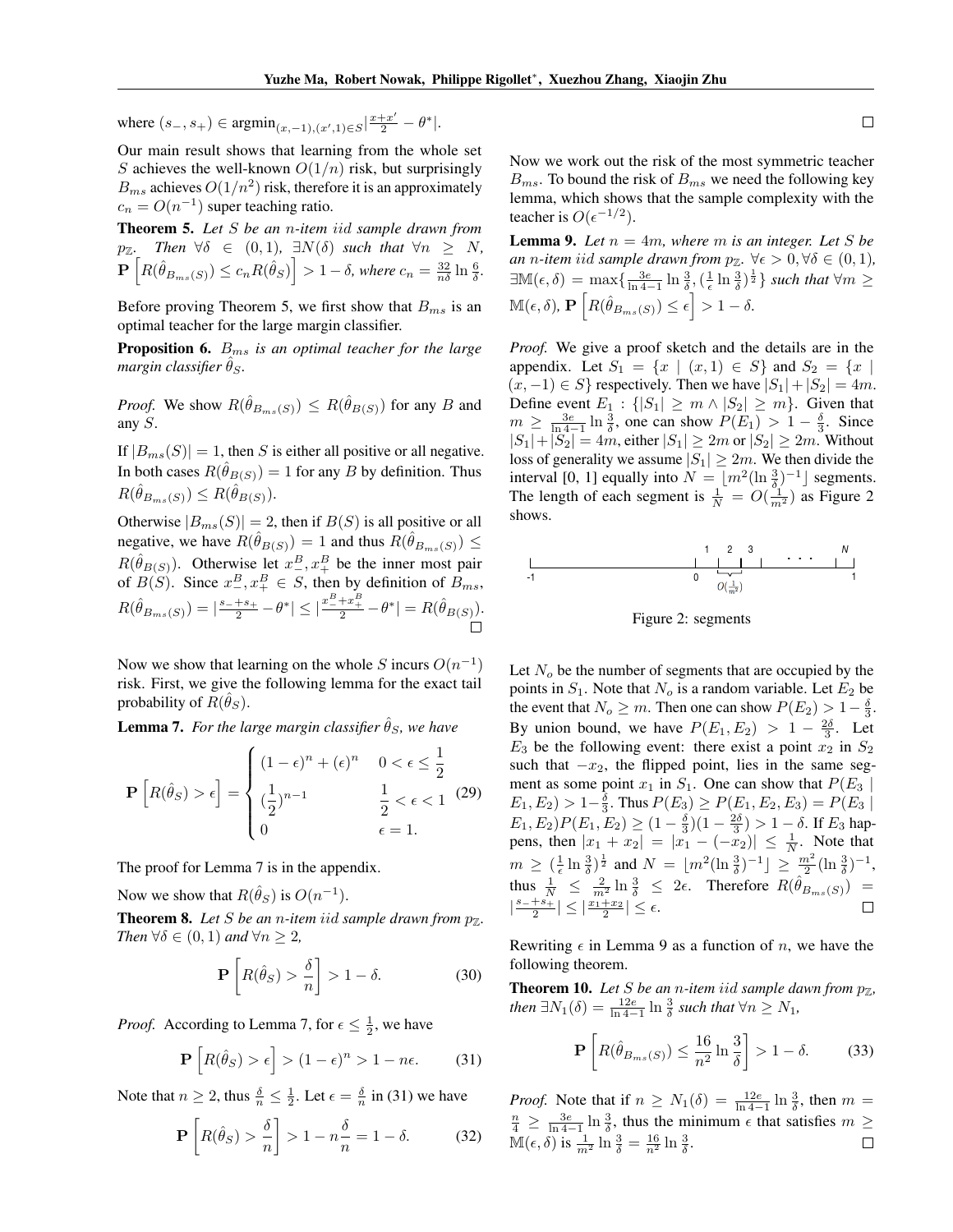Now we can conclude super teaching:

*Proof of Theorem [5](#page-4-0).* According to Theorem  $10, \exists N_1(\frac{\delta}{2})$ such that  $\forall n \geq N_1$ ,  $\mathbf{P}\left[R(\hat{\theta}_{B_{ms}(S)}) \leq \frac{16}{n^2} \ln \frac{6}{\delta}\right]$  $\Big] > 1 - \frac{5}{2}.$ Note that  $N_1 \geq 2$ , thus according to Theorem [8,](#page-4-6)  $\forall n \geq N_1$ ,  $\mathbf{P}\left[R(\hat{\theta}_S) > \frac{\delta}{2n}\right]$  $\left[ > 1 - \frac{\delta}{2}$ . Let  $c_n = \frac{32}{n\delta} \ln \frac{6}{\delta}$  and  $N_2(\delta) =$  $\frac{32}{\delta} \ln \frac{6}{\delta}$  so that  $c_{N_2} = 1$ . Let  $N(\delta) = \max\{N_1(\delta), N_2(\delta)\}.$ By union bound,  $\forall n \geq N$ , with probability at least  $1 - \delta$ , we have both  $R(\hat{\theta}_S) > \frac{\delta}{2n}$  and  $R(\hat{\theta}_{B_{ms}(S)}) \leq \frac{16}{n^2} \ln \frac{6}{\delta}$ , which gives  $\mathbf{P}\left[R(\hat{\theta}_{B_{ms}(S)}) \leq c_n R(\hat{\theta}_S)\right] > 1 - \delta$ , where  $c_n \le c_{N_2} = 1.$ 

#### <span id="page-5-0"></span>5 An MINLP Algorithm for Super Teaching

Although the problem of proving super teaching ratios for a specific learner is interesting, we now focus on an algorithm to find a super teaching set for general learners *given* a training set *S*. That is, we find a subset  $B(S) \subset S$  so that  $R(\hat{\theta}_{B(S)}) < R(\hat{\theta}_S)$ . We start by formulating super teaching as a subset selection problem. To this end, we introduce binary indicator variables  $b_1, \ldots, b_n$  where  $b_i = 1$  means  $z_i \in S$  is included in the subset. We consider learners *A* that can be defined via convex empirical risk minimization:

$$
A(S) \triangleq \operatorname{argmin}_{\theta \in \Theta} \sum_{i=1}^{n} \tilde{\ell}(\theta, z_i) + \frac{\lambda}{2} ||\theta||^2.
$$
 (34)

For simplicity we assume there is a unique global minimum which is returned by argmin. Note that we use  $\ell$  in [\(34\)](#page-5-2) to denote the (surrogate) convex loss used by *A* in performing empirical risk minimization. For example,  $\ell$  may be the negative log likelihood for logistic regression.  $\ell$  is potentially different from  $\ell$  (e.g. the 0-1 loss) used by the teacher to define the teaching risk *R* in [\(1\)](#page-1-4).

We formulate super teaching as the following bilevel combinatorial optimization problem:

<span id="page-5-3"></span>
$$
\min_{b \in \{0,1\}^n, \hat{\theta} \in \Theta} R(\hat{\theta})
$$
\n(35)

s.t. 
$$
\hat{\theta} = \operatorname{argmin}_{\theta \in \Theta} \sum_{i=1}^{n} b_i \tilde{\ell}(\theta, z_i) + \frac{\lambda}{2} ||\theta||^2.
$$
 (36)

Under mild conditions, we may replace the lower level optimization problem (i.e. the machine learning problem [\(36\)](#page-5-3)) by its first order optimality (KKT) conditions:

<span id="page-5-4"></span>
$$
\min_{b \in \{0,1\}^n, \hat{\theta} \in \Theta} \qquad R(\hat{\theta}) \tag{37}
$$
\n
$$
\text{s.t.} \qquad \sum_{i=1}^n b_i \nabla_{\theta} \tilde{\ell}(\hat{\theta}, z_i) + \lambda \hat{\theta} = 0.
$$

This reduces the bilevel problem but the constraint is nonlinear in general, leading to a mixed-integer nonlinear program (MINLP), for which effective solvers exist. We use the MINLP solver in NEOS [\[15\]](#page-8-2).

#### <span id="page-5-1"></span>6 Simulations

We now apply the framework in section [5](#page-5-0) to logistic regression and ridge regression, and show that the solver indeed selects a super-teaching subset that is far better than the original training set *S*.

#### 6.1 Teaching Logistic Regression *Alr*

Let  $X = \mathbb{R}^d$ ,  $\Theta = \mathbb{R}^d$ ,  $\theta^* = (\frac{1}{\sqrt{d}}, ..., \frac{1}{\sqrt{d}})$ ,  $p_{\mathbb{Z}}(x) =$  $\mathcal{N}(0, I)$ . Let  $p_{\mathbb{Z}}(y \mid x) = \mathbb{1} \left[ x^{\top} \dot{\theta}^* > 0 \right]$ , which is deterministic given *x*. Logistic regression estimates  $\hat{\theta}_S$  =  $A_{lr}(S)$  with [\(34\)](#page-5-2), where  $\lambda = 0.1$  and  $\ell(z_i) = \log(1 + \frac{1}{2})$  $\exp(-y_i x_i^{\dagger} \theta)$ ). In contrast, The teacher's risk is defined to be the expected 0-1 loss:  $R(\hat{\theta}) = \mathbf{E}_{p_Z} \left[ \mathbb{1} \left[ \hat{\theta}(x) \neq y \right] \right],$ where  $\hat{\theta}(x)$  is the label of *x* predicted by  $\hat{\theta}$ . Since  $p_{\mathbb{Z}}$  is symmetric about the origin, the risk can be rewritten in terms of the angle between  $\hat{\theta}$  and  $\theta^*$ :  $R(\hat{\theta}) = \arccos(\frac{\hat{\theta}^\top \theta^*}{\hat{\theta}^T \hat{\theta}^T})$  $\frac{\theta}{||\hat{\theta}|| \cdot ||\theta^*||})/\pi.$ Instantiating [\(37\)](#page-5-4) we have

<span id="page-5-5"></span><span id="page-5-2"></span>
$$
\min_{b \in \{0,1\}^n, \hat{\theta} \in \mathbb{R}^d} \arccos\left(\frac{\hat{\theta}^\top \theta^*}{||\hat{\theta}|| \cdot ||\theta^*||}\right) / \pi
$$
\n
$$
\text{s.t.} \qquad \lambda \hat{\theta} - \sum_{i=1}^n \frac{b_i y_i x_i}{1 + \exp\left(y_i x_i^\top \hat{\theta}\right)} = 0.
$$
\n(38)

We run experiments to study the effectiveness and scalability of the NEOS MINLP solver on [\(38\)](#page-5-5), specifically with respect to the training set size  $n = |S|$  and dimension *d*.

In the first set of experiments we fix  $d = 2$  and vary  $n =$ 16*,* 64*,* 256 and 1024. For each *n* we run 10 trials. In each trial we draw an *n*-item *iid* sample  $S \sim p_{\mathbb{Z}}$  and call the solver on [\(38\)](#page-5-5). The solver's solution to  $b_1 \ldots b_n$  indicates the super teaching set  $B(S)$ . We then compute an empirical version of the super teaching ratio:

$$
\hat{c}_n = R(\hat{\theta}_{B(S)})/R(\hat{\theta}_S).
$$

<span id="page-5-6"></span>

|           | Logistic Regression |      |          | Ridge Regression |      |            |
|-----------|---------------------|------|----------|------------------|------|------------|
| $n =  S $ | $\hat{c}_n$         |      | time(s)  | $\hat{c}_n$      |      | time(s)    |
| 16        | 8.5e-4              | 0.50 | $3.4e-1$ | 7.8e-3           | 0.50 | $6.3e-1$   |
| 64        | $1.3e-3$            | 0.69 | $3.5e+0$ | 7.5e-3           | 0.70 | $5.8e+0$   |
| 256       | $6.3e-3$            | 0.67 | $6.0e+1$ | $5.6e-3$         | 0.84 | $1.4e + 2$ |
| 1024      | $3e-2$              | 0.86 | $1.4e+3$ | $4.1e-3$         | 0.92 | $3.3e + 3$ |

Table 1: Super teaching as *n* changes.

In the left half of Table [1](#page-5-6) we report the median of the following quantities over 10 trials:  $\hat{c}_n$ , the fraction of the training items selected for super teaching  $|B(S)|/n$ , and the NEOS server running time.

The main result is that  $\hat{c}_n \ll 1$  for all *n*, which means the solver indeed selects a super-teaching set *B*(*S*) that is far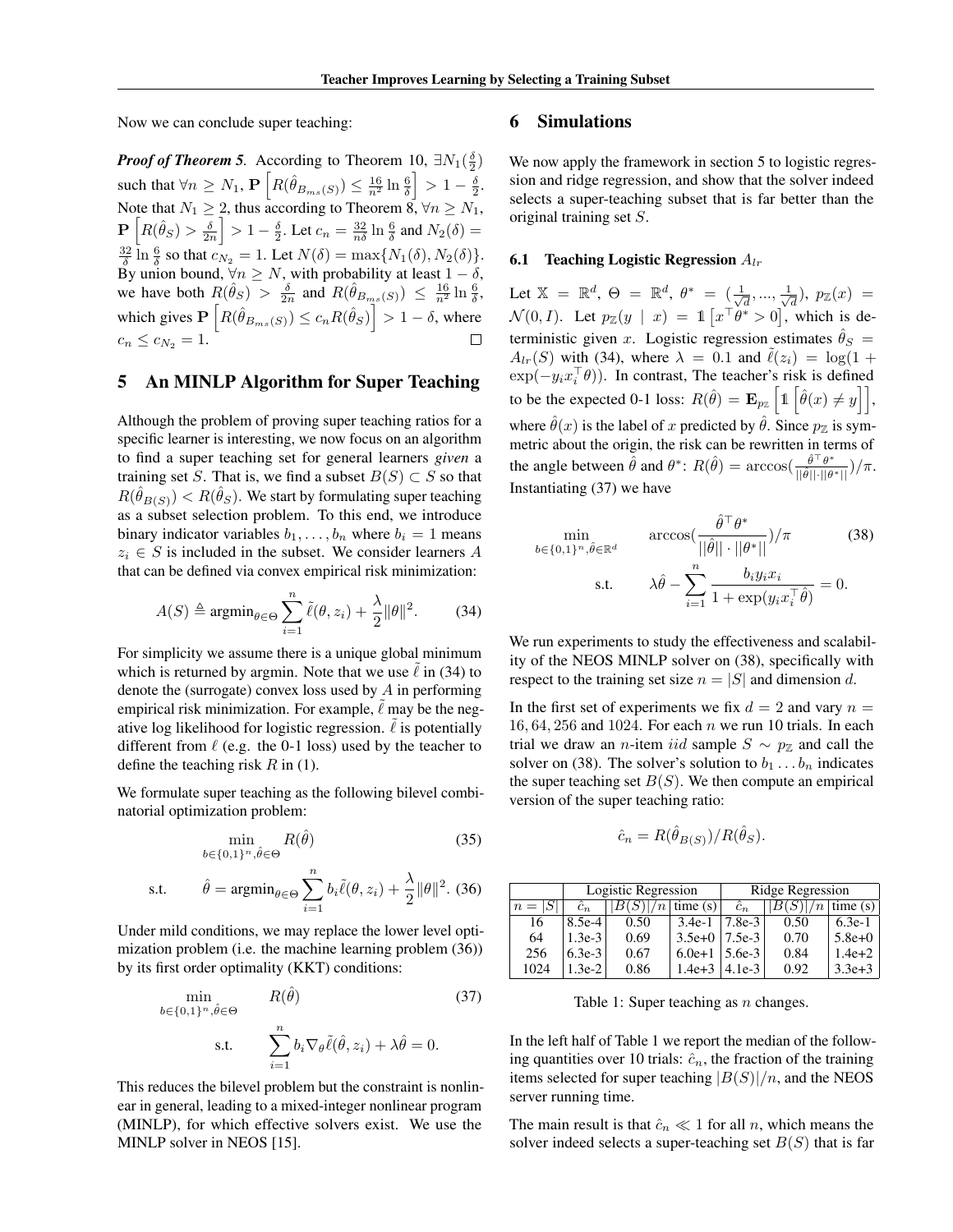<span id="page-6-0"></span>

|    |                  | Logistic Regression |          | Ridge Regression |                     |          |
|----|------------------|---------------------|----------|------------------|---------------------|----------|
| d. | $\hat{c}_n$      | $ B(S) /n$ time (s) |          | $\hat{c}_n$      | $ B(S) /n$ time (s) |          |
|    | $2  3.1e-3 $     | 0.67                | $5.4e-1$ | $3.3e-3$         | 0.55                | $6.6e+0$ |
|    | $2.4e-3$         | 0.44                | $8.5e+1$ | $7.2e-3$         | 0.53                | $5.8e+1$ |
| 8  | $1.8e-1$         | 0.39                | $4.1e+0$ | $1.5e-1$         | 0.47                | $6.0e+0$ |
|    | $16 \mid 5.6e-1$ | 0.42                | $5.1e+0$ | $4.3e-1$         | 0.59                | $9.3e+0$ |
|    | $32   8.2e-1$    | 0.58                | $1.0e+1$ | $6.4e-1$         | 0.86                | $3.0e+0$ |

Table 2: Super teaching as *d* changes.

better than the original *iid* training set *S*. Therefore, MINLP is a valid algorithm for finding a super teaching set.

Second, we note that the solver tends to select a large subset since the median  $|B(S)|/n \geq 1/2$ . This is interesting as it is known that when *S* is dense, one can select extremely sparse super teaching sets, as small as a few items, to teach effectively [\[28\]](#page-8-3). Understanding the different regimes remains future work.

Finally, the running time grows fast with *n*. For example, when  $n = 1024$  it takes around half an hour to solve [\(38\)](#page-5-5). Future work needs to address this bottleneck in applying MINLP to large problems.

In the second set of experiments we fix *n* = 32 and vary  $d = 2, 4, 8, 16, 32$  $d = 2, 4, 8, 16, 32$  $d = 2, 4, 8, 16, 32$ . The left half of Table 2 shows the results. The empirical teaching ratio  $\hat{c}_n$  is still below 1 in all cases, showing super teaching. But as the dimension of the problem increases  $\hat{c}_n$  deteriorates toward 1. Nonetheless, even when  $d = n$  we still see a median super teaching ratio of 0.82; the corresponding super teaching set *B*(*S*) has only 58% training items than the dimension. It is interesting that the MINLP algorithm intentionally created a "high dimensional" learning problem (as in higher dimension *d* than selected training items  $|B(S)|$ ) to achieve better teaching, knowing that the learner  $A_{lr}$  is regularized. The running time does not change dramatically.

#### 6.2 Teaching Ridge Regression *Arr*

Let  $X = \mathbb{R}^d$ ,  $\Theta = \mathbb{R}^d$ ,  $\theta^* = (\frac{1}{\sqrt{d}}, ..., \frac{1}{\sqrt{d}})$ ,  $p_{\mathbb{Z}}(x) =$  $\mathcal{N}(0, I), p_{\mathbb{Z}}(y \mid x) = \mathcal{N}(y; x^{\top} \theta^*, 0.1).$  Let the teaching risk be the parameter difference:  $R(\hat{\theta}) = ||\hat{\theta} - \theta^*||$ . Given a sample *S* with *n* iid items drawn from  $p_{\mathbb{Z}}$ , ridge regression estimates  $\hat{\theta}_S = A_{rr}(S)$  with  $\lambda = 0.1$  and  $ilde{\ell}(z_i)=(x_i^{\top}\hat{\theta}-y_i)^2$ . The corresponding MINLP is:

$$
\min_{b \in \{0,1\}^n, \hat{\theta} \in \mathbb{R}^d} \qquad ||\hat{\theta} - \theta^*|| \tag{39}
$$
\n
$$
\text{s.t.} \qquad \lambda \hat{\theta} + 2 \sum_{i=1}^n b_i (x_i^\top \hat{\theta} - y_i) x_i = 0.
$$

We run the same set of experiments. Tables [1](#page-5-6) and [2](#page-6-0) show the results, which are qualitatively similar to teaching logistic regression. Again, we see the empirical super teaching ratio  $\hat{c}_n \ll 1$ , indicating the presence of super teaching.

<span id="page-6-1"></span>

Figure 3: Typical trials from the MINLP algorithm

Finally, Figure [3](#page-6-1) visualizes one typical trial each for teaching logistic regression and ridge regression. *S* consists of both dark and light points, while the dark ones representing *B*(*S*) optimized by MINLP. The dashed line shows  $\hat{\theta}_S$ , while the solid lines shows  $\hat{\theta}_{B(S)}$ . The ground truth  $(x_1 + x_2 = 0$  in logistic regression,  $y = x$  in ridge regression) essentially overlaps with the solid lines. Specifically, the super taught models  $\hat{\theta}_{B(S)}$  have negligible risks of 2.5e-4 and 3.3e-3, whereas models  $\hat{\theta}_S$  trained from the whole *iid* sample *S* incur much larger risks of 0.03 and 0.16, respectively.

## 7 Related Work

There has been several research threads in different communities aimed at reducing a data set while maintaining its utility. The first thread is training set reduction [\[19,](#page-8-0) [43,](#page-9-0) [42\]](#page-9-1), which during training time prunes items in *S* in an attempt to improve the learned model. The second thread is coresets [\[22,](#page-8-4) [6\]](#page-8-5), a summary of *S* such that models learned on the summary are provably competitive with models learned on the full data set *S*. But as they do not know the target model  $p_Z$  or  $\theta^*$ , these methods cannot truly achieve super teaching. The third thread is curriculum learning [\[11\]](#page-8-6) which showed that smart initialization is useful for nonconvex optimization. In contrast, our teacher can directly encode the true model and therefore obtain faster rates. The final thread is sample compression [\[17\]](#page-8-7), where a compression function chooses a subset  $T \subset S$  and a reconstruction function to form a hypothesis. Our present work has some similarity with compression, which allows increased accuracy since compression bounds can be used as regularization [\[26\]](#page-8-8).

The theoretical study of machine teaching has focused on the teaching dimension, i.e. the minimum training set size needed to exactly teach a target concept  $\theta^*$  [\[20,](#page-8-1) [38,](#page-9-5) [46,](#page-9-6) [18,](#page-8-9) [29,](#page-8-10) [45,](#page-9-3) [16,](#page-8-11) [44,](#page-9-7) [48,](#page-9-8) [9,](#page-8-12) [3,](#page-7-0) [4,](#page-7-1) [21,](#page-8-13) [31,](#page-8-14) [8,](#page-8-15) [7,](#page-8-16) [25,](#page-8-17) [5,](#page-7-2) [36,](#page-9-9) [23,](#page-8-18) [10\]](#page-8-19). Most of the prior work assumed a synthetic teaching setting where *S* is the whole item space, which is often unrealistic. Liu *et al.* considered approximate teaching in the finite *S* setting [\[30\]](#page-8-20), though their analysis focused on a specific SGD learner. Our super teaching setting applies to arbitrary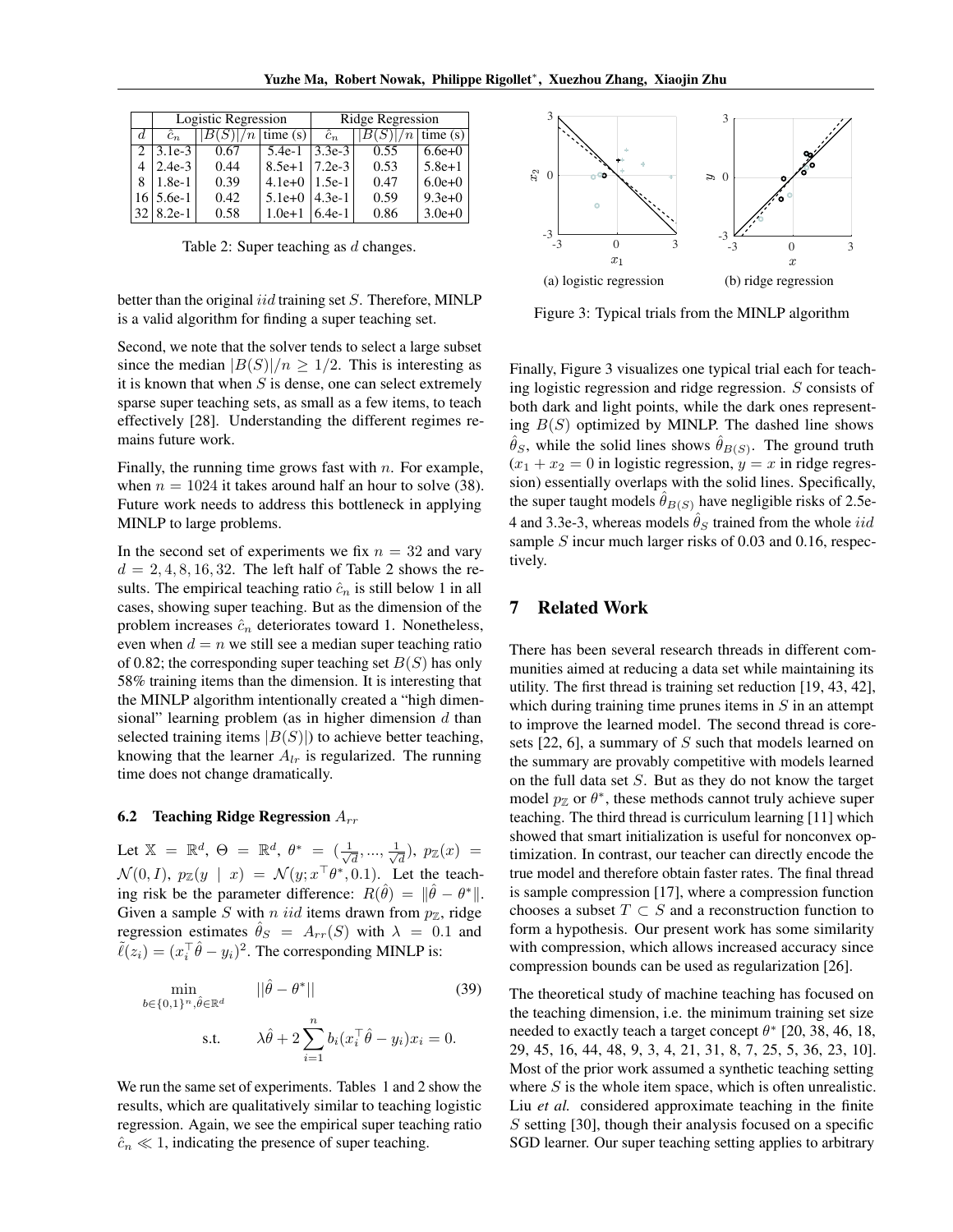learners, and we allow approximate teaching – namely we do not require the teacher to teach exactly the target model, which is infeasible in our pool-based teaching setting with a finite *S*.

Machine teaching applications include education [\[14,](#page-8-21) [33,](#page-8-22) [39,](#page-9-10) [27,](#page-8-23) [13,](#page-8-24) [34\]](#page-9-11), computer security [\[2,](#page-7-3) [1,](#page-7-4) [32\]](#page-8-25), and interactive machine learning [\[40,](#page-9-12) [12,](#page-8-26) [24\]](#page-8-27). By establishing the existence of super-teaching, the present paper can guide the process of finding a more effective training set for these applications.

### 8 Discussions and Conclusion

We presented super-teaching: when the teacher already knows the target model, she can often choose from a given training set a smaller subset that trains a learner better. We proved this for two learners, and provided an empirical algorithm based on mixed integer nonlinear programming to find a super teaching set.

However, much needs to be done on the theory of super teaching. We give two counterexamples to illustrate that not all learners are super-teachable.

**Example 1** (MLE of interval). *Let*  $X = [0, \theta^*]$ *, where*  $\theta^* \in$  $\mathbb{R}^+$ *.*  $p_{\mathbb{Z}}(x) = U(\mathbb{X})$ *. Given a n-item training set S, the MLE for*  $\theta^*$  *is*  $\hat{\theta}_S = A_{int}(S) = \max_{i=1:n} x_i$ *. The risk is*  $\partial^2 f \cdot d\theta = \frac{d^2 f}{d^2} \cdot d\theta = \frac{d^2 f}{d^2} \cdot d\theta$ . We show  $A_{int}$  is not super*teachable.*  $\hat{\theta}_{B(S)} = \max_{x_i \in B(S)} x_i \leq \max_{x_i \in S} x_i = \hat{\theta}_S$ .  $Since \ \hat{\theta}_S \leq \theta^*, R(\hat{\theta}_{B(S)}) = |\hat{\theta}_{B(S)} - \theta^*| \geq |\hat{\theta}_S - \theta^*| =$  $R(\hat{\theta}_S)$ .

We can generalize this to a classification setting, and show that neither the least nor the greatest consistent hypothesis is not super-teachable:

**Example 2** (Consistent learners). Let  $\mathbb{X} = [x_{\min}, x_{\max}] \subset$ Z *be an interval over the integer grid. The hypothesis space is*  $\Theta = \{ [a, b] \subseteq \mathbb{X} : y = 1 \text{ in } [a, b] \text{ and } -1 \text{ outside } \}.$  $\theta^* = [a^*, b^*] \in \Theta$ .  $p_{\mathbb{Z}}$  *is uniform on* X *and noiseless y labeled according to*  $\theta^*$ *. The risk*  $R(\hat{\theta}_S)$  *is the size of the symmetric difference between the two intervals*  $\hat{\theta}_S$  *and*  $\theta^*$ *, normalized by*  $x_{\text{max}} - x_{\text{min}}$ *. Given a sample S, the least consistent learner Alc learns the tightest interval over positive*

 $\hat{\theta}_{S}^{lc} = A_{lc}(S) \triangleq$  $\sqrt{ }$  $\min_{\substack{i=1:n \ y_i=1}} x_i, \max_{\substack{i=1:n \ y_i=1}} x_i$ 1 *.*

 $\hat{\theta}_{S}^{lc} = \emptyset$  if *S* does not contain positive items. The greatest *consistent learner Agc extends the hypothesis interval in both directions as much as possible before hitting negative points in S. If S has no positive we define*  $\hat{\theta}_{S}^{gc} = \emptyset$ *, too.* 

**Proposition 11.** *Neither*  $A_{lc}$  *nor*  $A_{qc}$  *is super-teachable.* 

*Proof.* We first show  $A_{lc}$  is not super-teachable. Note that  $A_{lc}$  learns the tightest interval consistent with *S*, thus we always have  $\hat{\theta}_S^{lc} \subseteq \theta^*$ . Now we show that  $\hat{\theta}_{B(S)}^{lc} \subseteq \hat{\theta}_S^{lc}$  is always true so that  $R(\hat{\theta}_{S}^{lc}) \le R(\hat{\theta}_{B(S)}^{lc})$  follows.

If  $\theta^* = \emptyset$ , then trivially  $\hat{\theta}_{B(S)}^{lc} = \hat{\theta}_{S}^{lc} = \emptyset$ .

Now assume  $\theta^* \neq \emptyset$ . If  $\exists (x,1) \in B(S)$ , let  $[a_1, b_1] =$  $\hat{\theta}_{B(S)}^{lc}$ . Note that  $\hat{\theta}_{S}^{lc} \neq \emptyset$  because  $B(S) \subseteq S$  and thus *S* has at least one positive point. Let  $\hat{\theta}_{S}^{lc} = [a_2, b_2]$ . Now  $a_1 =$  $\min\{x \mid (x,1) \in B(S)\} \geq \min\{x \mid (x,1) \in S\} = a_2,$ and  $b_1 = \max\{x \mid (x, 1) \in B(S)\} \le \max\{x \mid (x, 1) \in B(S)\}$  $S$ <sup>}</sup> = *b*<sub>2</sub>. Thus we have  $\hat{\theta}_{B(S)}^{lc} \subseteq \hat{\theta}_{S}^{lc}$ . If  $\sharp(x,1) \in B(S)$ ,  $\hat{\theta}_{B(S)}^{lc} = \emptyset$  and  $\hat{\theta}_{B(S)}^{lc} \subseteq \hat{\theta}_{S}^{lc}$  is always true.

Thus  $\hat{\theta}_{B(S)}^{lc} \subseteq \hat{\theta}_{S}^{lc} \subseteq \theta^*$  for any *B* and any *S*.

The proof for  $A_{gc}$  is similar by showing  $\theta^* \subseteq \hat{\theta}_{S}^{gc} \subseteq \hat{\theta}_{B(S)}^{gc}$ .

This leads to an open question: which family of learners are super teachable? We offer a conjecture here: we speculate that MLEs (and the derived MAP estimates or regularized empirical risk minimizers) which satisfy the asymptotic normality conditions [\[41\]](#page-9-13) are super teachable. This conjecture is motivated by its similarity to the proof in section [3.](#page-1-0) Also note that the two counterexamples are classic examples of MLE that do *not* satisfy the asymptotic normality conditions.

Another open question concerns the optimal super-teaching subset size *k* for a given training set of size *n*. For example, our result on teaching the MLE of Gaussian mean indicates that the rate improves as *k* grows. However, our analysis only applies to a fixed *k*. Further research is needed to identify the optimal *k*.

Acknowledgments: R.N. acknowledges support by NSF IIS-1447449 and CCF-1740707. P.R. is supported in part by grants NSF DMS-1712596, NSF DMS-TRIPODS-1740751, DARPA W911NF-16-1-0551, ONR N00014-17-1-2147 and a grant from the MIT NEC Corporation. X.Z. is supported in part by NSF CCF-1704117, IIS-1623605, CMMI-1561512, DGE-1545481, and CCF-1423237.

#### References

- <span id="page-7-4"></span>[1] S. Alfeld, X. Zhu, and P. Barford. Data poisoning attacks against autoregressive models. *AAAI*, 2016.
- <span id="page-7-3"></span>[2] S. Alfeld, X. Zhu, and P. Barford. Explicit defense actions against test-set attacks. In *The Thirty-First AAAI Conference on Artificial Intelligence (AAAI)*, 2017.
- <span id="page-7-0"></span>[3] D. Angluin. Queries revisited. *Theoretical Computer Science*, 313(2):175–194, 2004.
- <span id="page-7-1"></span>[4] D. Angluin and M. Krikis. Teachers, learners and black boxes. *COLT*, 1997.
- <span id="page-7-2"></span>[5] D. Angluin and M. Krikis. Learning from different teachers. *Machine Learning*, 51(2):137–163, 2003.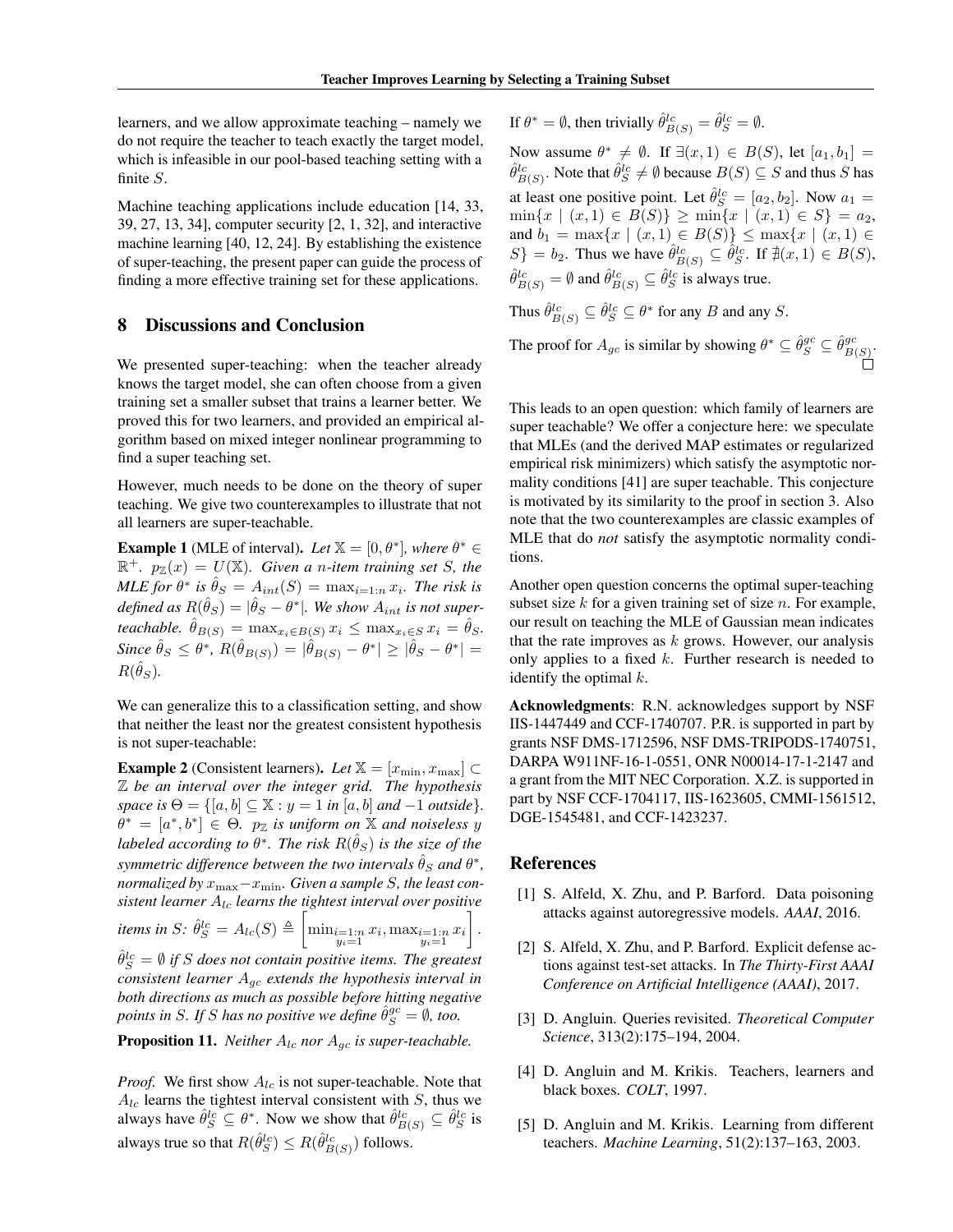- <span id="page-8-5"></span>[6] O. Bachem, M. Lucic, and A. Krause. Practical Coreset Constructions for Machine Learning. *ArXiv eprints*, Mar. 2017.
- <span id="page-8-16"></span>[7] F. J. Balbach. Measuring teachability using variants of the teaching dimension. *Theor. Comput. Sci.*, 397(1- 3):94–113, 2008.
- <span id="page-8-15"></span>[8] F. J. Balbach and T. Zeugmann. Teaching randomized learners. *COLT*, pages 229–243, 2006.
- <span id="page-8-12"></span>[9] F. J. Balbach and T. Zeugmann. Recent developments in algorithmic teaching. In *Proceedings of the 3rd International Conference on Language and Automata Theory and Applications*, pages 1–18, 2009.
- <span id="page-8-19"></span>[10] S. Ben-David and N. Eiron. Self-directed learning and its relation to the VC-dimension and to teacherdirected learning. *Machine Learning*, 33(1):87–104, 1998.
- <span id="page-8-6"></span>[11] Y. Bengio, J. Louradour, R. Collobert, and J. Weston. Curriculum learning. In L. Bottou and M. Littman, editors, *Proceedings of the 26th International Conference on Machine Learning*, pages 41–48, Montreal, June 2009. Omnipress.
- <span id="page-8-26"></span>[12] M. Cakmak and M. Lopes. Algorithmic and human teaching of sequential decision tasks. In *AAAI*, 2012.
- <span id="page-8-24"></span>[13] M. Cakmak and A. Thomaz. Mixed-initiative active learning. *ICML Workshop on Combining Learning Strategies to Reduce Label Cost*, 2011.
- <span id="page-8-21"></span>[14] B. Clement, P.-Y. Oudeyer, and M. Lopes. A comparison of automatic teaching strategies for heterogeneous student populations. In *Educational Data Mining (EDM)*, 2016.
- <span id="page-8-2"></span>[15] J. Czyzyk, M. P. Mesnier, and J. J. Moré. The NEOS server. *IEEE Computational Science and Engineering*, 5(3):68–75, 1998.
- <span id="page-8-11"></span>[16] T. Doliwa, G. Fan, H. U. Simon, and S. Zilles. Recursive teaching dimension, VC-dimension and sample compression. *Journal of Machine Learning Research*, 15:3107–3131, 2014.
- <span id="page-8-7"></span>[17] S. Floyd and M. Warmuth. Sample compression, learnability, and the Vapnik-Chervonenkis dimension. *Machine learning*, 21(3):269–304, 1995.
- <span id="page-8-9"></span>[18] Z. Gao, C. Ries, H. U. Simon, and S. Zilles. Preference-based teaching. *Journal of Machine Learning Research*, 18(31):1–32, 2017.
- <span id="page-8-0"></span>[19] S. Garcia, J. Derrac, J. Cano, and F. Herrera. Prototype selection for nearest neighbor classification: Taxonomy and empirical study. *IEEE Transactions on Pattern Analysis and Machine Intelligence*, 34(3):417– 435, 2012.
- <span id="page-8-1"></span>[20] S. Goldman and M. Kearns. On the complexity of teaching. *Journal of Computer and Systems Sciences*, 50(1):20–31, 1995.
- <span id="page-8-13"></span>[21] S. A. Goldman and H. D. Mathias. Teaching a smarter learner. *Journal of Computer and Systems Sciences*, 52(2):255–267, 1996.
- <span id="page-8-4"></span>[22] S. Har-Peled. *Geometric approximation algorithms*, volume 173. American mathematical society Boston, 2011.
- <span id="page-8-18"></span>[23] T. Hegedüs. Generalized teaching dimensions and the query complexity of learning. In *Proceedings of the eighth Annual Conference on Computational Learning Theory (COLT)*, pages 108–117, 1995.
- <span id="page-8-27"></span>[24] F. Khan, X. Zhu, and B. Mutlu. How do humans teach: On curriculum learning and teaching dimension. *NIPS*, 2011.
- <span id="page-8-17"></span>[25] H. Kobayashi and A. Shinohara. Complexity of teaching by a restricted number of examples. *COLT*, pages 293–302, 2009.
- <span id="page-8-8"></span>[26] A. Kontorovich, S. Sabato, and R. Weiss. Nearestneighbor sample compression: Efficiency, consistency, infinite dimensions. *arXiv preprint arXiv:1705.08184*, 2017.
- <span id="page-8-23"></span>[27] R. Lindsey, M. Mozer, W. J. Huggins, and H. Pashler. Optimizing instructional policies. In C. Burges, L. Bottou, M. Welling, Z. Ghahramani, and K. Weinberger, editors, *Advances in Neural Information Processing Systems 26*, pages 2778–2786. 2013.
- <span id="page-8-3"></span>[28] J. Liu and X. Zhu. The teaching dimension of linear learners. *Journal of Machine Learning Research*, 17(162):1–25, 2016.
- <span id="page-8-10"></span>[29] J. Liu, X. Zhu, and H. G. Ohannessian. The teaching dimension of linear learners. In *The 33rd International Conference on Machine Learning (ICML)*, 2016.
- <span id="page-8-20"></span>[30] W. Liu, B. Dai, J. M. Rehg, and L. Song. Iterative machine teaching. In *ICML*, 2017.
- <span id="page-8-14"></span>[31] H. D. Mathias. A model of interactive teaching. *J. Comput. Syst. Sci.*, 54(3):487–501, 1997.
- <span id="page-8-25"></span>[32] S. Mei and X. Zhu. Using machine teaching to identify optimal training-set attacks on machine learners. *AAAI*, 2015.
- <span id="page-8-22"></span>[33] K. Patil, X. Zhu, L. Kopec, and B. C. Love. Optimal teaching for limited-capacity human learners. *Advances in Neural Information Processing Systems (NIPS)*, 2014.